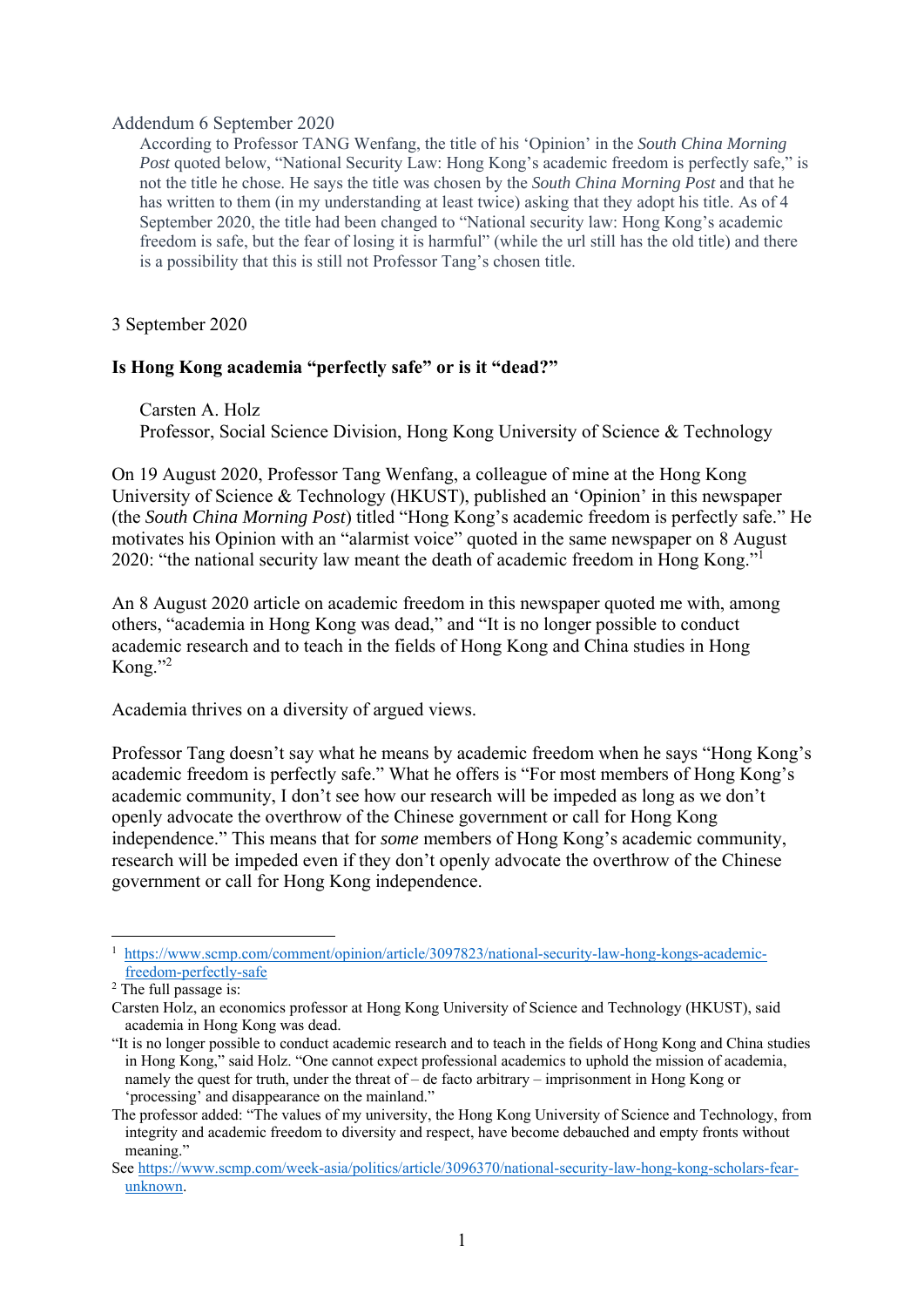Academic freedom for "most" is not academic freedom. Academic freedom is a systemic feature: You either have it or you don't. "Academic freedom for most" is a 200+ year throwback to the origins of universities in Europe when academics had to fear (and sometimes escape) the wrath of rulers under whose wings universities were established. "Most" complied.

Academic freedom isn't even related to the right to advocate the overthrow of the Chinese government or to call for Hong Kong independence in the first place. Academic freedom has nothing to do with advocacy. As Professor Peter Baehr of Lingnan University explained, quite appropriately, in the Hong Kong Free Press on 2 June 2020, "Academic freedom is not the liberty for professors to do or say anything they please. Academic freedom is a norm which states that university professors should be free to teach, research and write on *academic matters* unconstrained by political and other kinds of interference."3

How can we be unconstrained by political and other kinds of interference in the face of the "National Security Law?" Professor Donald Clarke of the Georgetown University Law School, in examining this "Law," argues that the definitions of the substantive offences "don't matter so much." "Anything can be stretched as necessary to cover something done by the person being targeted."4 Among those power holders who may target other people, the holders of an identification document issued by the mainland's "Office for Safeguarding National Security" in Hong Kong "are untouchable under Hong Kong law" and "untouchable under mainland law." Professor Clarke calls this "real Gestapo-level stuff."<sup>5</sup>

This new Gestapo strikes terror into my heart—and into the hearts of other academics. Why else would they have moved their datasets out of Hong Kong and deleted their twitter posts when the "National Security Law" appeared?

As my colleague Professor Tang writes, "Fear is a powerful and effective tool to change people's attitude and behaviour." Quite so. Professor Tang continues "Creating fear has no cost and does not need facts to back up." Quite so. He writes "I have not seen any *hard evidence* of its [academic freedom's] infringement in Hong Kong" (emphasis added), congruent with his view that creating fear does not need facts.

Professor Tang mentions the danger of self-censorship. Some of my colleagues indeed wonder "can I still do this research?" The question was raised already well before the current discussion. My impression from a particular instance at HKUST was that the answer is 'No.' Nobody will talk publicly about such instances.

It is difficult if not impossible to ascertain if and how censorship and self-censorship affect our individual research agendas.

Censorship might be easier to detect in our teaching. The mission statements of HKUST and of the School of Humanities and Social Sciences (HSS) at HKUST ask me to engage in

<sup>1</sup>  $3 \frac{\text{https://hongkongfp.com/2020/06/02/hong-kong-must-now-rely-on-its-own-efforts-to-protect-academic-freedom/}$  For further discussion of "academic freedom" see, for example, Karran (2009a,b,c).

<sup>&</sup>lt;sup>4</sup> https://thechinacollection.o<u>rg/hong-kongs-national-security-law-first-look/</u>

<sup>&</sup>lt;sup>5</sup> Ibid. Also see, by the same author, https://thechinacollection.org/hong-kongs-national-security-law-dangerousarticle-38/, https://thechinacollection.org/article-38-hong-kongs-national-security-law-yes-want-get/, https://www.prcleader.org/clarke, and https://www.scmp.com/comment/opinion/article/3093316/hong-kongnational-security-law-new-institutions-show-chinas-true .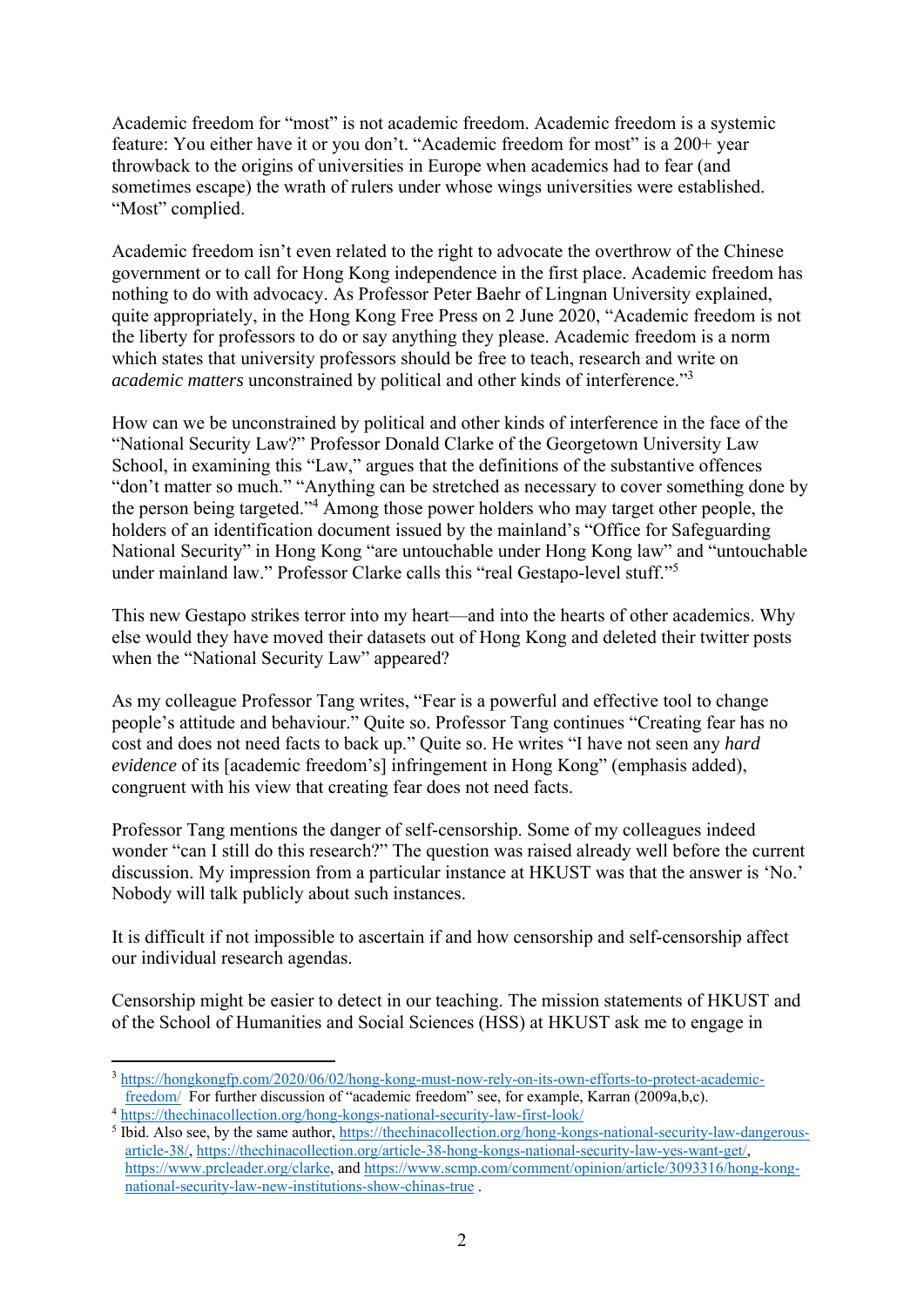current Hong Kong issues, to expose students to "challenges" in human societies, and to provide organized information for understanding of cultures and diversities from multiple perspectives.<sup>6</sup> My task is to help students make sense of the world we live in.

Given HKUST and HSS's mission, do our political scientists in their teaching explore the character of our central government? Do they offer perspective by contrasting it with variations of the Western democratic model, family dictatorships such as the North Korean model, the Qing dynasty model, the fascist model, and a "meritocratic"/technical model (with real-world features such as oligarchic clan formations and price lists for the acquisition of official positions)? Do they offer perspective by introducing the structures and operations of cults?

Do they give space to the perspective offered by Professor Cai Xia, (now: former) professor at the Central Party School, a member of the "second red generation," who speaks of Xi Jinping as a "mafia boss?"7 If Xi Jinping is a mafia boss, then the organization he controls is a mafia.<sup>8</sup> If the organization Xi Jinping controls is a mafia, then, since this organization controls the central government, our central government has been hijacked by a criminal organization.

A first step in any scientific inquiry—the acquisition of knowledge using systematic and objective methods to understand a phenomenon $9$ — is the unambiguous definition of the terms we use. If "mafia" is the appropriate term for Xi Jinping's organization, then our perception of the society we are living in will inevitably be colored differently than if our association, consciously or unconsciously, is with political parties in the West.

Do my political science and sociology colleagues in their classes examine the place of Hong Kong within the PRC? Do they provide perspective via cross-country and historical comparisons? Colonialism immediately comes to mind. And from colonialism follow the paths that societies have taken to leave colonialism behind (gain independence). Are the experiences of civilized nations today, from independence referenda in Quebec and Scotland to failed attempts as in Catalonia central to our political science and sociology classes?

Do my colleagues cover the "United Front" governance mechanisms and the ways in which the "Liaison Office" effectively runs Hong Kong?10 Do they explore if, and how, an army of

<sup>&</sup>lt;u>.</u> <sup>6</sup> The mission statement of HKUST includes "To assist in the economic and social development of Hong Kong" (https://www.ust.hk/about/mission-vision#mission%20&%20vision). The mission statement of HSS includes "Students should be exposed to organized information for understanding human cultures and diversities, be able to see a problem from multiple perspectives, and be prepared for the future world and to become responsible citizens of the local, national and global communities." The accompanying research statement asks for students to be exposed to challenges in human societies and for our research results to be made

public. (https://www.shss.ust.hk/teaching\_learning/index/)<br>
<sup>7</sup> https://www.theguardian.com/world/2020/aug/18/cai-xia-chinese-insider-hits-out-at-xi-jinping-he-killed-aparty-and-a-country. Interestingly, the corresponding coverage in the *South China Morning Post* relied on "official" statements and did not mention the mafia reference; see https://www.scmp.com/news/china/politics/article/3097706/chinas-communist-party-expels-outspokenretired-professor-over. Cai Xia has not been charged under Hong Kong's "National Security Law," which applies worldwide. This means that if "laws" apply equally to everyone, we are guaranteed to be free to discuss Cai Xia's arguments and their implications.

<sup>&</sup>lt;sup>8</sup> Cai Xia is not the only one to find "mafia" an appropriate designation for the "Chinese Communist Party;" see Holz (2007).

<sup>9</sup> See Crano, Brewer and Lac (2014), p. 3.

 $10$  Among a larger literature, Lee (2020) offers a starting point.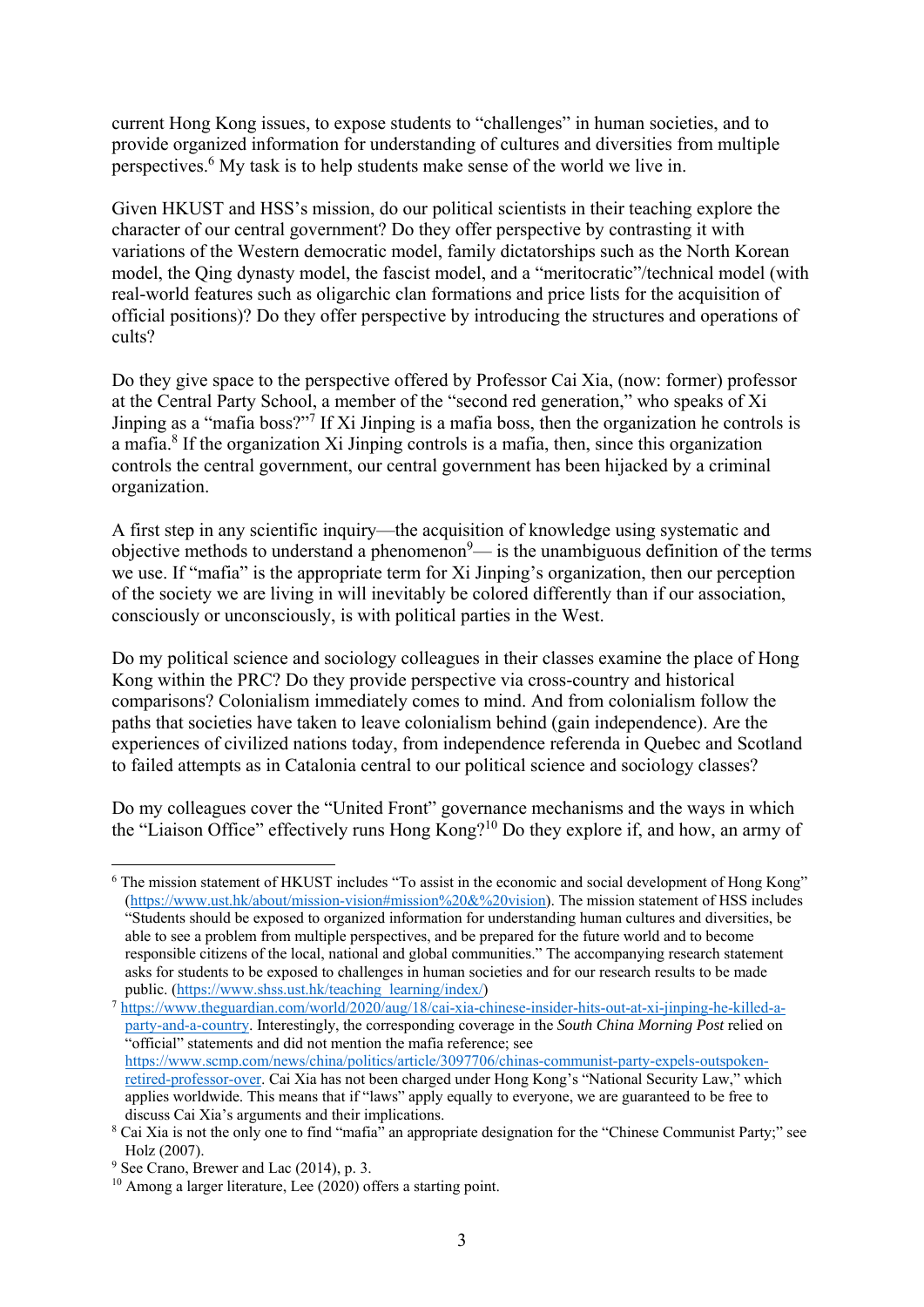Xi Jinping's strategists, with the experience of a century of oppression in their bag, devised a way forward, perhaps following Occupy Central in 2014, to take full control of Hong Kong? Do they cover the placement of "ideologically" obedient (or economically bribed) personnel in strategic positions throughout Hong Kong, including in Hong Kong's academia? Do they dissect the fine details of the "National Security Law" which tightly places all effective control in the hands of Xi Jinping's organization? Do they contrast the autonomy of Hong Kong, safeguarded by international law, and the promises of autonomy and democracy made by Xi Jinping's organization with the reality on the ground? Do our political scientists translate their enormous home advantage and the possibility to fruitfully combine teaching and research into worldwide research leadership on Xi Jinping's organization and its operations?

Do economists, in their teaching, delve into the key issue of our times—an issue that has occupied the minds of generations of great thinkers, from the classical economists to Karl Marx—namely, the issue of income and wealth distribution? Do they define communism and thereby reveal that the PRC is one of the *least* communist (or socialist) countries in the world? Do they explore in their classes who the beneficiaries of Xi Jinping's system are?<sup>11</sup> Do they ask why Hong Kong is one of the most unequal societies in the world and explore the power structures and governance mechanisms that have created, and are actively being used to maintain this outcome? Do they explore to whose benefit this outcome is? Do they examine the economics of the Hong Kong "government," from its "competition policy" to the white elephant connecting Hong Kong to Macau and Zhuhai, and what that reveals about the "government's" preferences?<sup>12</sup> (Serving the Hong Kong people it will not be.)

Do our legal scholars in their classes examine the legality of a new "law" that violates existing laws (including international law)?<sup>13</sup> What happens if a passage in a law contradicts another passage in the same law? Is a "law" whose substance consists of little more than "invisible lines" a law? Does a "law" passed by a front-organization of a mafia-like organization deserve the English language label "law," or should it perhaps, rather, be called something like "edict?" Is a "law" that does not apply to all citizens equally and functions solely as a weapon of the new Gestapo to pursue those disliked by the mafia boss still a "law?" (Art 38 of the "National Security Law" specifies that the "Law" applies to the 7.8 billion people on planet Earth; Xi Jinping's organization, no matter how advanced their surveillance operations, cannot possibly maintain surveillance of what these 7.8 billion people say day in day out in order to identify those who violate the "Law.") What are the consequences if this is not a valid law?

Do our legal scholars cover the historical use of "law" as a means of oppression? In Karl Marx's view, law ought to be "the positive existence of freedom" and not the 'coercive structure representing the actual dominance of the bourgeoisie (the 'dominant class' at the

<u>.</u>

<sup>&</sup>lt;sup>11</sup> An easy starting point is https://www.nytimes.com/2012/10/26/business/global/family-of-wen-jiabao-holds-ahidden-fortune-in-china.html and https://archive.nytimes.com/www.nytimes.com/interactive/2012/10/25/business/the-wen-family-<br>empire.html? r=0.

 $^{12}$  Stephen Vines adds a non-financial dimension by making an argument for it being a "bridge of death." See https://hongkongfp.com/2020/08/30/how-much-is-a-life-worth-not-much-if-measured-by-fines-for-employer-

<sup>&</sup>lt;sup>13</sup> https://www.zeit.de/politik/2020-07/sicherheitsgesetz-hongkong-voelkerrechtsverstoss-frank-waltersteinmeier.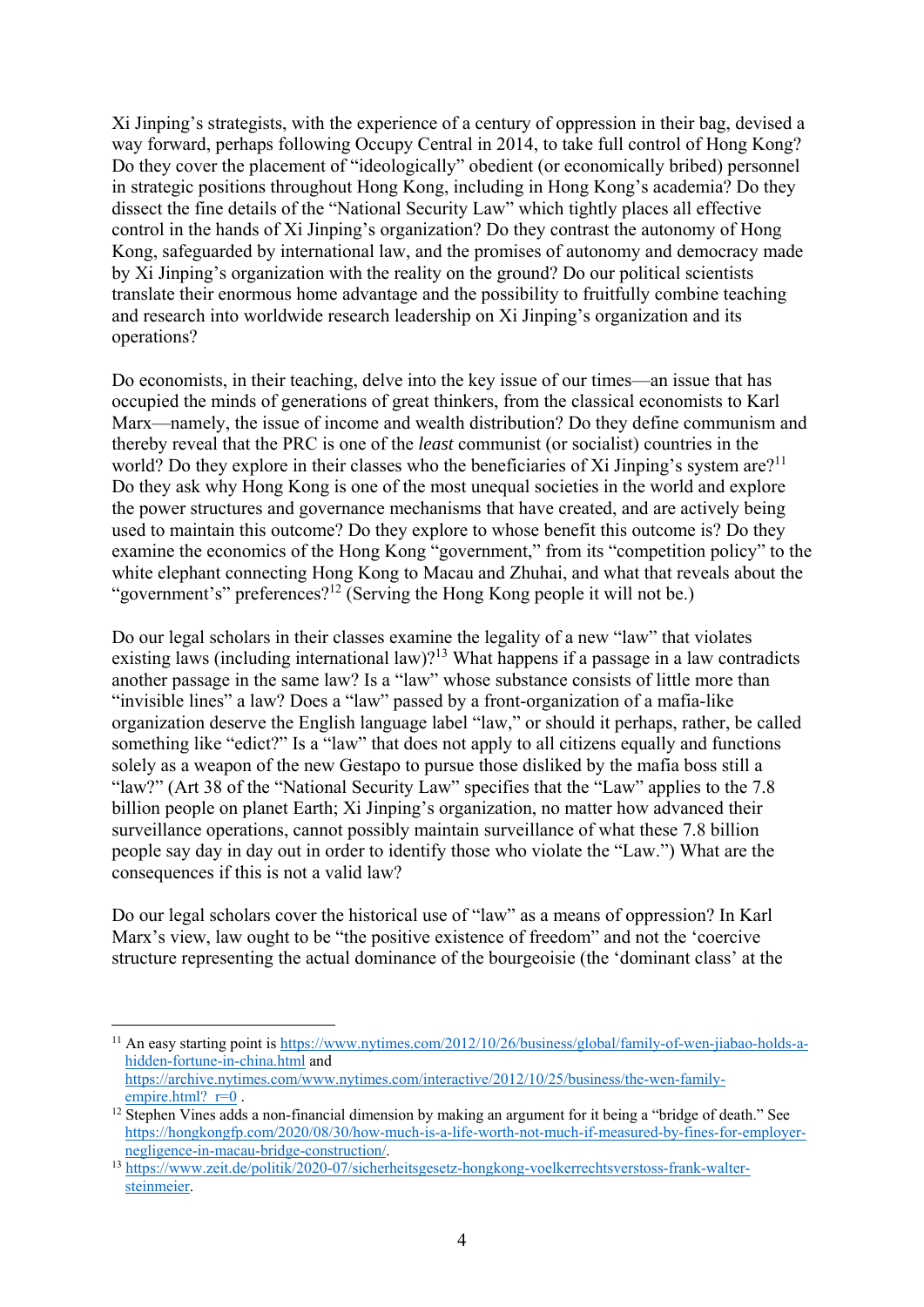time) of the means of production,' with laws as the means by which the 'masses are quelled and co-opted by this internalization of ideas.'14

Do our psychology professors cover the concept of mass insanity and calculated use of insanity as a tool of oppression?<sup>15</sup> Do they examine the statements of our ruling elite for logic?<sup>16</sup> Do they trace the use of lies and misinformation, and the suppression of information, to create a biased picture that justifies the current system of power distribution? Do they cover the effect of religious idolatry of "law and order" when "law" means the rules set by the dominant class and "order" refers to the order desired by the dominant class? Do they cover the benefits that the dominant class derives from this "law and order?"

Every instance of scientific inquiry involves a judgment that something is worthy of investigation. In the humanities and social sciences, that judgment invariably is based on moral precepts. We inquire into the Holocaust not because we are interested in the number of man hours required for the maintenance of a concentration camp, but because we are interested in the humanity or inhumanity of it all. In the case of Xi Jinping's organization, it is the duty of an academic to explore the morality (and legitimacy in light of our moral values) for this organization to dominate our central government, our public life, and academia.

HKUST's core values provide some guidance with values such as integrity, academic freedom, local commitment, global vision, inclusiveness, diversity, and respect (although truth, a core value of U.S. universities such as Harvard, is sorely missing, as is honesty).<sup>17</sup> The International Covenant on Civil and Political Rights as well as the International Covenant on Economic, Social, and Cultural Rights—both guaranteed for Hong Kong under Article 4 of the "National Security Law"—provide clear benchmarks. Take Article 1 of the first: "All peoples have the right of self-determination. By virtue of that right they freely determine their political status and freely pursue their economic, social and cultural development."

To sum up, if such topics are not taught in our classes, in the proper format of bias-free scientific inquiry, then we have censorship, whether that is self-censorship or external censorship, and Hong Kong academia is not "perfectly safe" but dead.

I appreciate Professor Tang's public statement that Hong Kong's academic freedom is "perfectly safe." As head of the Social Science Division at HKUST, he is in an eminent position to encourage and schedule courses that fulfill HKUST and HSS's mission, to encourage faculty to fully and freely engage in scientific inquiry in their teaching and research, and to aggressively protect them from any attempts at limiting academic freedom,

<u>.</u>

<sup>&</sup>lt;sup>14</sup> See Vincent (1993), p. 378 for the (first) quote here of Marx, and pp. 381 and 384 for the here subsequent quotes, of Vincent. Vincent's understanding of Marx's writings also includes such observations as (p. 384) "One view of the state and law, which predominates in Marx's writings, is that they are a condensation of the economic interests of the dominant class. The state is thus viewed as the 'executive committee to manage the affairs of the bourgeoisie'. The state acts as its oppressive agent in civil society, suppressing proletarian interests in favour of capital accumulation. The personnel of the state owe allegiance to one particular class the bourgeoisie. Lawyers would be viewed as waged lackeys of the bourgeoisie. Law is part of this oppressive mechanism and embodies the ideological mystifications of bourgeois intellectualism."

<sup>&</sup>lt;sup>15</sup> A starting point could be Gruen, 1992.

<sup>&</sup>lt;sup>16</sup> Friedrich Hegel could provide an appropriate framework: "Was vernünftig ist, das ist wirklich; und was wirklich ist, das ist vernünftig" (What is reasonable is real; that which is real is reasonable).

<sup>17</sup> https://strategicplan.ust.hk/our-core-values.html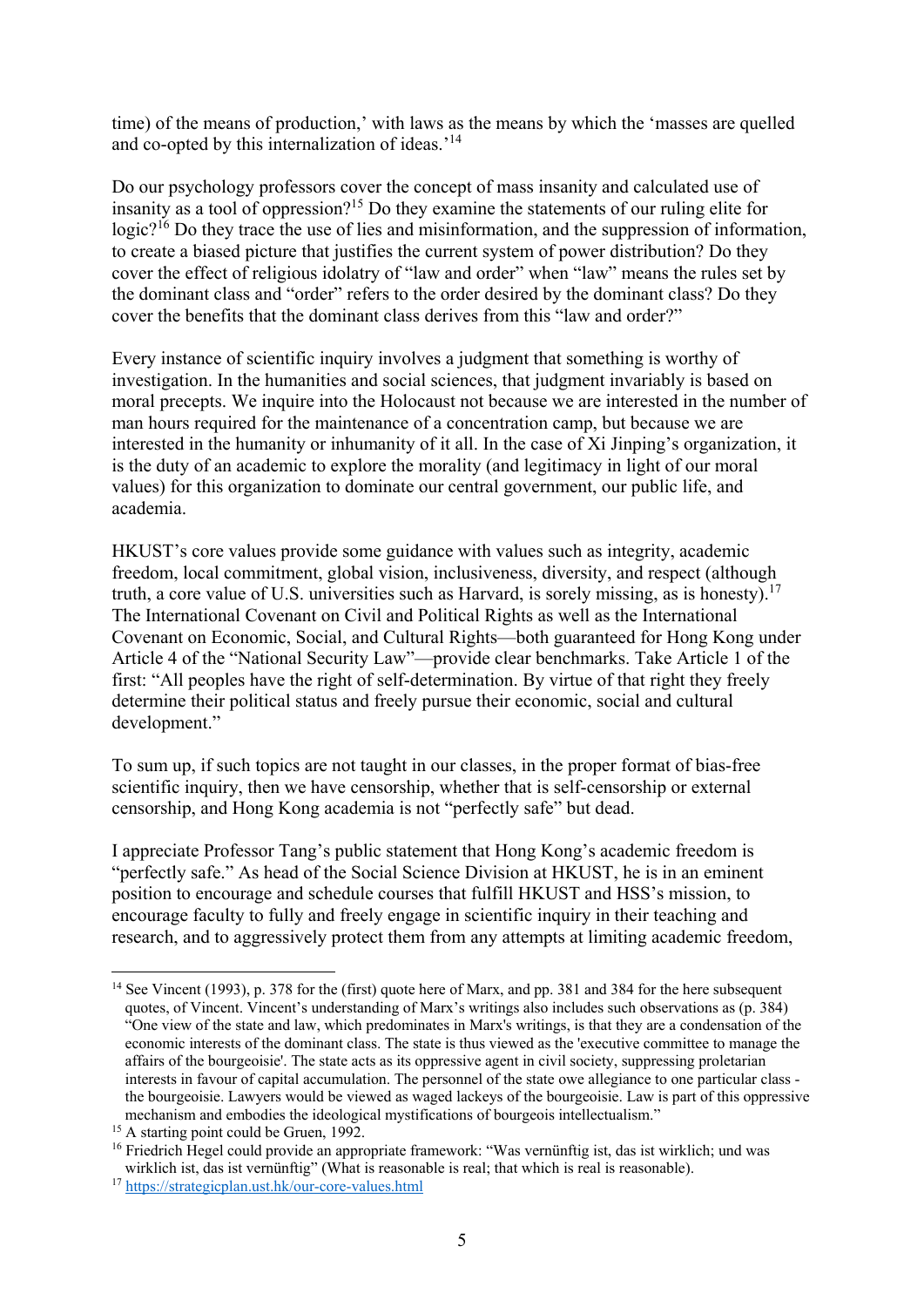whether originating inside or outside the university. But the easiest way forward to free academia of the new regime of terror and to allow academics to do their job is still the one advocated by the Federal Republic of Germany: withdraw the "National Security Law" now.<sup>18</sup>

<sup>1</sup> <sup>18</sup> https://www.scmp.com/news/china/article/3099804/germany-urges-withdrawal-hong-kong-national-securitylaw-seeks-access